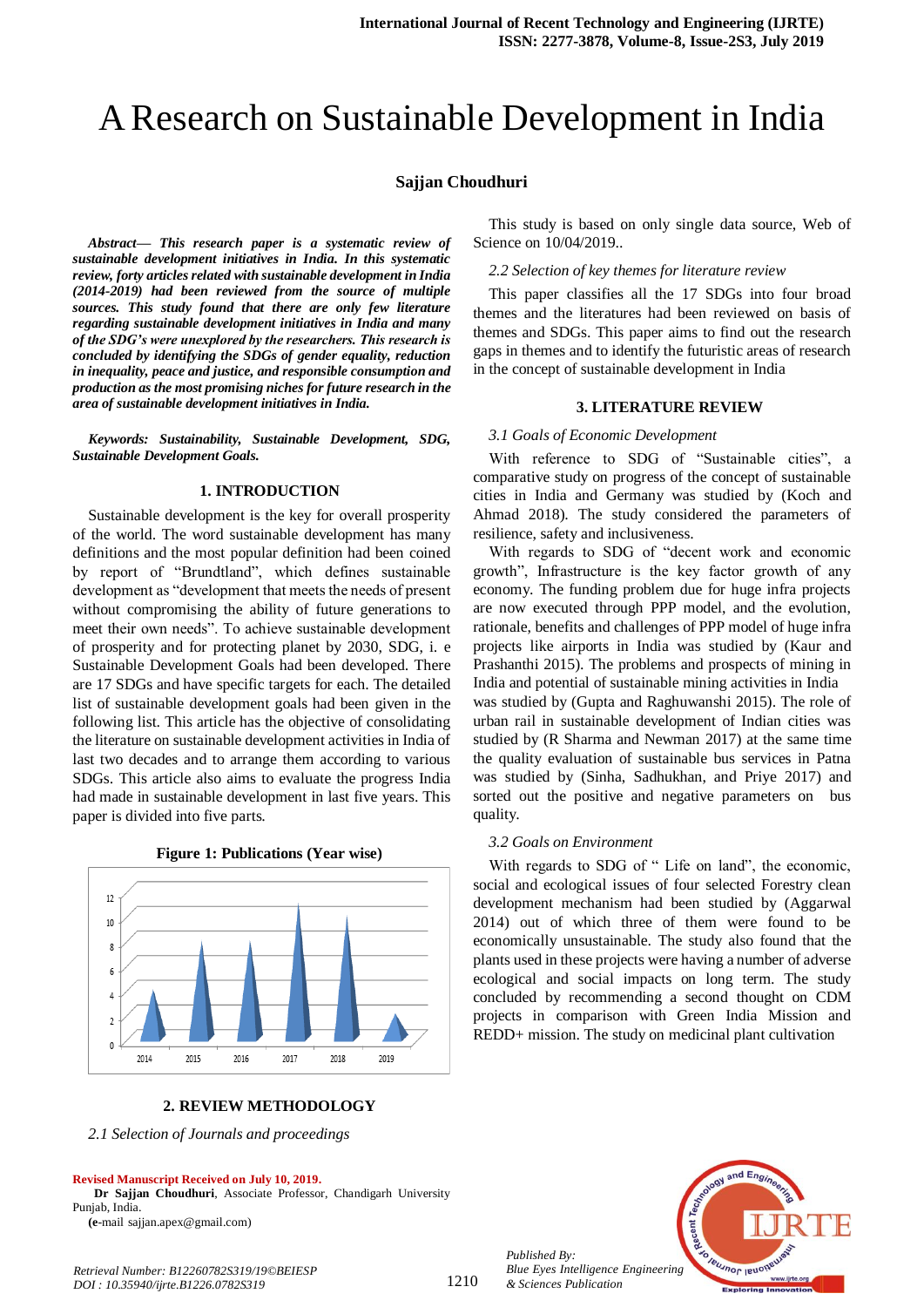and sustainable development of Bengal was conducted by (Ghosh and Chatterjee 2016). The study by (Mell and Sturzaker 2014) had researched on the sustainable urban development in land constrained area of Darjeeling.

With regard to the SDG of "Life below water", the Indian initiative and progress in reduction of greenhouse gas emission with regard to targets of NDC(Nationally determined contributions) was studied by (Byravan et al. 2017) and found that India is progressing positively to the 2030 emission targets. The vulnerability of coastal districts of Tamil Nadu to the climate variability was studied with the variables of ground water, agriculture and fisheries by (Ramachandran et al. 2016). The most vulnerable variable of each district was identified and the adaptive measures to be taken for each had been given on a priority basis.

## *3.3 Goals of Equality and Justice*

With regards to SDG of "Partnerships to achieve goals", Indo-China opportunities on science and technology for sustainable development of selected Himalayan regions was studied by (E. Sharma 2017). Similarly the mutual understanding and partnership between India and EU regarding green and sustainable development initiatives was studied in detail by (Prasad 2017).

With regards to the SDG of " Gender equality", the role of commercial banks in supporting women entrepreneurship and improving gender equality in doing business was studied by (Deepa 2014). With regarding the SDG of "equality", an evaluative study on empowerment of local communities of Mizoram was documented by the research of (Lalneihzovi 2015).

### *3.4 Goals of Welfare*

With regard to the challenges of Civil society Organizations in sustainable agriculture in India, a study conducted by (Brown 2016) identified that apart from technological innovation, the power of state, donor organizations, activists network, rural elites and rural poor are the key factors influencing sustainable agriculture in India. The role agriculture and climate change adaptation for sustainable development of India was described by (Usman 2017).

With regards to the SDG of "Clean water and sanitation", The successfulness of using technology for assessing water potential, Geo informatics in ground water potential mapping in Micro watershed in Tirunelveli was conducted by (Narmada, Gobinath, and Bhaskarana 2015) and similar study on Amravati River basin was conducted by (Anbazhagan and Jothibasu 2016). The ground water potential of Ganga Alluvial Plain was studied by (Patra, Mishra, and Mahapatra 2018) by using remote sensing, GIS and analytical hierarchy process. The study had developed a ground water potential map by classifying areas as good, moderate and poor. At the same time the need for prioritizing the need for water sheds for sustainable development in Swan Catchment area of Himachal Pradesh was studied by (Batar, Singh, and Kumar 2016) by using the parameters of soil, drainage density, irrigated area, forest area land cover and land use, surface water and groundwater prospects etc. The study had prioritized watersheds to the categories to high priority, medium priority, very low and low priority.

However there had been arguments that the sustainability of watersheds is short run. An integrated hydrogeological study for ground water management was conducted by (Madhnure, Peddi, and Allani 2016). The water quality problems due to tannery pollutants in Palar river in South India was studied by (Sonkamble et al. 2014).

A detailed study on India's initiatives towards SDG of "clean water and sanitation" was conducted by (Roy and Pramanick 2019) by analyzing 28 parameters divided into two categories of social and biophysical. The study also found the interrelation of SDG of "water and sanity" with SDG of "Health" and SDG "poverty". The study concluded that a positive increase in sanitation indicators would improve water and sanitation related diseases.

With regards to SDG "No hunger", a study the progress, linkages and disconnects of India towards food security and nutrition was conducted by (Das, Sharma, and Babu 2018) and the study found that southern states are far better than their counter parts in the area of food security and nutrition. The study concluded by recommending for reforms in coordination and approach for achieving 2030 targets of food security and nutrition.

With regard to the SDG of "Education" The sustainability of Higher Education Institutes in India was studied by (Parvez and Agrawal 2019), after considering parameters and indicators of "STARS" and " UI Green Metric WUR" and found that around 50% parameters of the above benchmarks were not complied. The study pointed out the need for report specific rating parameters for HEI's in India.

With regards to SDG of " Energy", the challenges of conserving energy, the current mix of energy sources in India and the role of energy security and sustainable development in India was described by (Gouri 2015). The role of globalization in the energy demand in India was analyzed by (Shahbaz et al. 2016).The study conducted by (Srikanth 2018). The study results of (Kar 2015) had concluded that the natural gas would be the most preferred green energy for India in the upcoming decades. Biogas potential as an energy solution to energy basket of India was suggested in the study of (Lohan et al. 2015). The need, prospects, application and barriers of solar energy infusion into Indian energy Basket had been reviewed by (Manju and Sagar 2017). The problem of energy poverty and the impact of new energy policies, popularization of alternate fuels and associated challenges with sustainable development of energy in India had been described in the work of (Jewitt and Raman 2017).

Rural electrification is a great challenge in India, especially remote areas and the need for micro solar energy systems for facilitating rural electrification and sustainable development in rural and remote areas of North Eastern India was pointed out in the study of (Dhiman et al. 2017), after considering the challenges of remote locations, dispersed population density and high transmission cost. A much similar study quoting applicability of solar solutions for rural electrification was conducted by (Jasrotia et al. 2018). The possibilities and benefits of two hybrid energy model for rural and remote regions was studied by (Renu Sharma and Goel 2016).

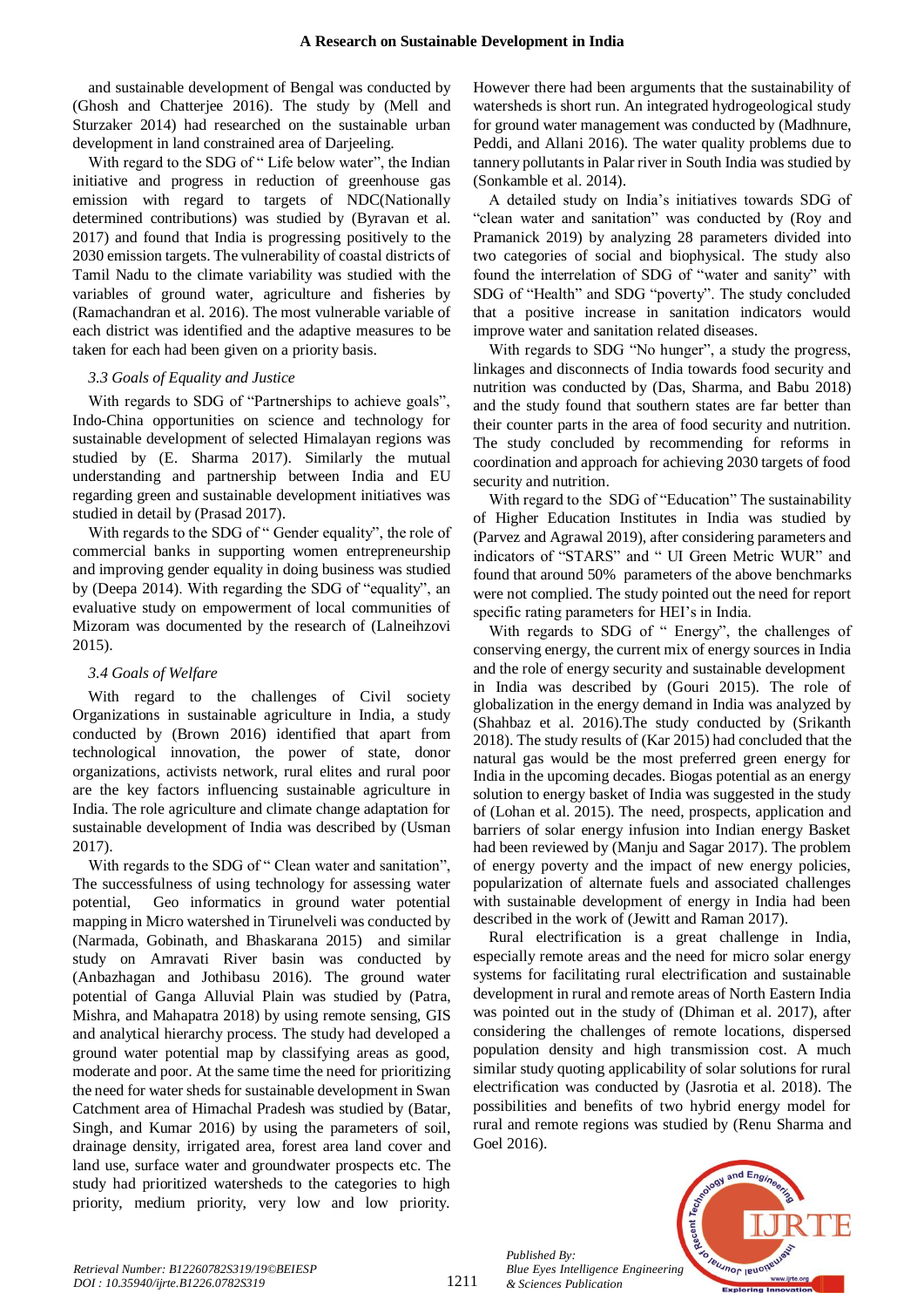With regards to SDG of "Health and Wellbeing" the child mortality rate of India under the age of five (U5MR) was studied by (Bora and Saikia 2018) based on secondary sources and found that the National Mortality rate and U5MR is 2.4times and double higher than the targeted rates. The study had found that the North Central and eastern India are way behind in their targets. To this problem of high child mortality, the study conducted by (V Kancherla and Oakley 2017) had described the way of reducing Child mortality by controlling birth defects. A similar study of (V Kancherla and Oakley 2016)(Vijaya Kancherla and Oakley Jr. 2018) had mentioned about total prevention of folic acid preventable Bifida and Anencephaly would reduce Child Mortality in India.

The need for preventing non communicable diseases for sustainable development was highlighted in the study of (John 2018). The exclusions in health services in Kerala was studied by (Thresia 2018)

## **4. ANALYSIS RESULTS OF LITERATURE REVIEW**

With regards to SDG of "Sustainable cities and communities", this study had found a few articles related with sustainable architecture and building and the areas of research were design, usage of HVFA concrete in building process and comparative study of Indian and German cities. Another area for interest of researchers were green roads, PPP model of working for airport, urban rail projects, sustainable mining and sustainable bus services.

With regards to SDG of "Life on land", most of the research was concentrated on forest products, medical and non-medical plantations and their impact on rural development. Another theme of research was the CDM, i.e. Clean Development Mechanism. Studies related with efficiencies, pitfalls and comparisons regarding CDM were conducted by researchers.

With regard to the SDG of "Life below water", the values, challenges, impact on local community of the Mangrove wet lands and coastal regulation zones in Kerala, had been reviewed researchers.

With regard to SDG of "Climate Change" the role, challenges of climate protection for sustainable development and impact of crop market in Kerala with climate change was explored by researchers. The Indian initiative and progress in reduction of greenhouse gas emission was also studied by researchers.

With regards to SDG of "Partnerships to achieve goals", the Indo China relations and India and EU relations regarding sustainable development initiatives was explored by researchers.

With regards to the SDG of "Gender equality", the role of industries in supporting women entrepreneurship and uplifting status of women folk was reviewed by researchers.

With regards to SDG of "No Poverty", the role of small check dams and lift irrigation in villages to reduce the problems of water and role of ecology and ecological poverty on the poor living conditions of Central Himalayan areas was studied by researchers.The usage of technology and terrain mapping approach for sustainable agriculture and the transition of Haryanvi Farmers to sustainable agriculture was another area for researchers.

The major applications of sustainable development activities in agriculture in rural development, the role of geology, and the role agriculture and climate change adaptation for sustainable development of India was described by thoroughly described by researchers.

With regards to the SDG of "Clean water and sanitation", the severe water crisis and irrigation problem faced by Gujarat and the role of SardarSarovar Water Resource project on improving food security, and socio economic development were some areas of research by scholars.

The successfulness of using technology for assessing water potential, like remote sensing, GIS and analytical hierarchy process and geo informatics in ground water potential mapping in Micro watershed in Tirunelveli, Amravati River basin and Ganga Alluvial Plain was studied by researchers. At the same time the need, sustainability of water sheds and integrated working model for sustainable development in Swan Catchment area of Himachal Pradesh, Mayurakshi watershed, Karondi-Milli Watershed, Maheshwaram catchment area and some other selected areas was conducted by researchers.

The water quality problems due to unplanned urbanization and industrialization in the banks of river Yamuna, Kosi and Palar and challenges it creates of sustainable development was researched by scholars.

With regards to SDG "No hunger", a study the progress, linkages and disconnects of India towards food security and nutrition was studied.

With regard to the SDG of "Education" a study on curriculum innovation, policies, challenges, prospects and future of higher education for sustainable development of India was the area of interest for researchers.

With regards to SDG of "Energy", the role, challenges of conserving energy, the current mix of energy sources in India and the prospects and future energy mix of India was explored by researchers. The role of off grid solar system, its diffusion, acceptance, need, prospects, application and barriers of solar energy infusion into Indian energy Basket had been reviewed researchers. The possibilities micro solar energy systems for facilitating rural electrification, benefits of two hybrid energy model and potential of small hydroelectric projects for electrification of rural and remote regions was studied by scholars.

With regards to SDG of "Health and Wellbeing" the child mortality rate of and solutions, the need for preventing non communicable diseases for sustainable development was studied by researchers. The role of sustainable community based health and development programmes in Rural India and use of remote sensing and GIS for improving rural health was studied by researchers

## **5. FUTURISTIC RESEARCH AND CONCLUSION**

This systematic review on sustainable development practices in India had found that there is a huge gap on literature regarding sustainable development in India. Out of 17 SDGs, the SDGs of gender equality, reduction in inequality, peace and justice, partnerships to achieve goals,

decent work and economic system, industry, innovation and

*& Sciences Publication* 

*Published By:*



*Retrieval Number: B12260782S319/19©BEIESP DOI : 10.35940/ijrte.B1226.0782S319*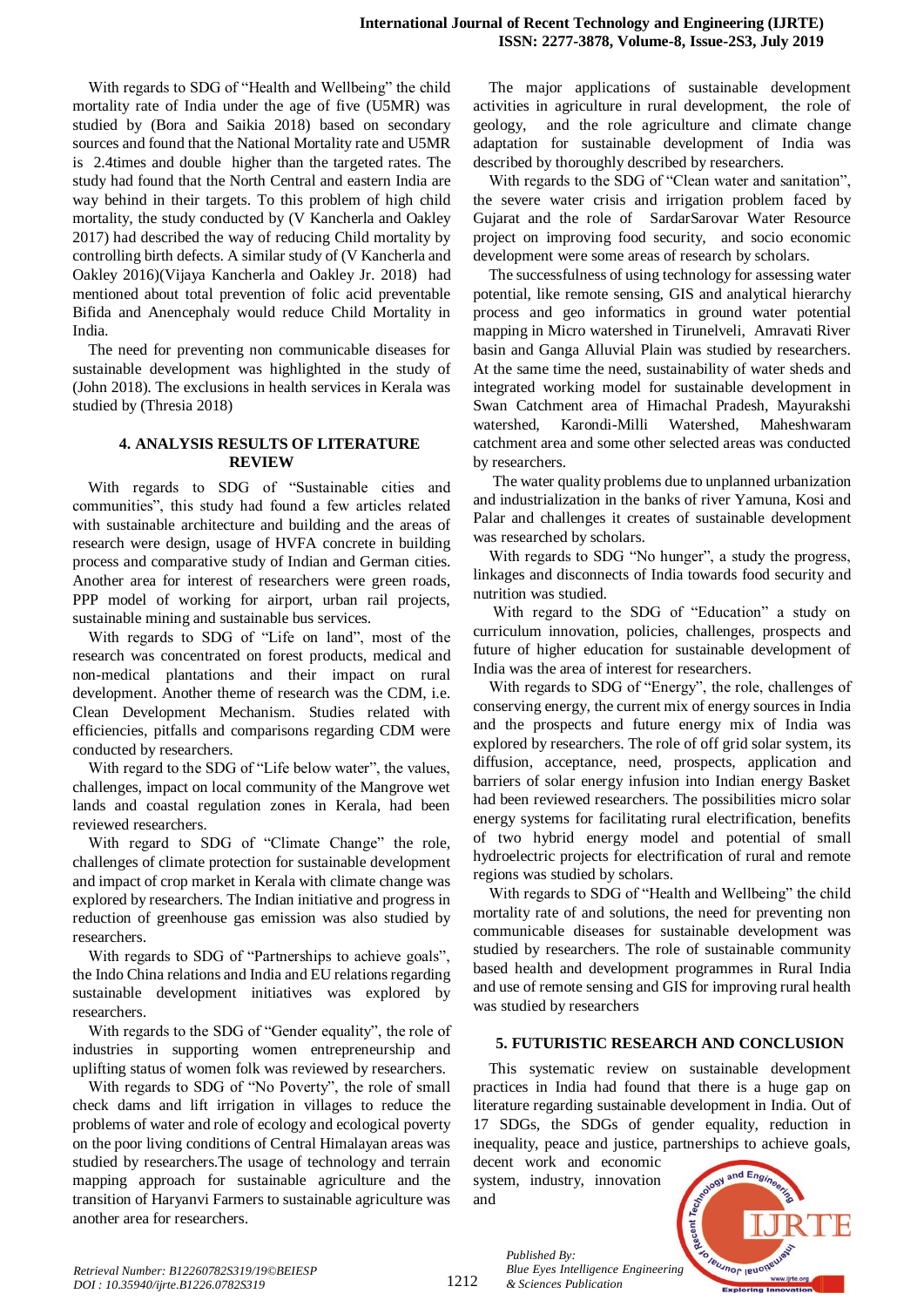infrastructure, sustainable cities and communities, responsible consumption and production are the least researched areas. There are sufficient gaps in clean energy, sanitation and linking the government plans to SDGs. There are futuristic niches in social problems of poverty, hunger, health and education. The overall status regarding existing research in this area is that there is ample scope for research in this area for researchers. However this research is limited to a single source of Web of Science and it's a limitation for this study and readers should consider other sources before going into a conclusion.

## **REFERENCES**

- 1. Aggarwal, Ashish. 2014. "How Sustainable Are Forestry Clean Development Mechanism Projects?-A Review of the Selected Projects from India." MITIGATION AND ADAPTATION STRATEGIES FOR GLOBAL CHANGE 19 (1): 73–91. https://doi.org/10.1007/s11027-012-9427-x.
- 2. Anbazhagan, S, and A Jothibasu. 2016. "Geoinformatics in Groundwater Potential Mapping and Sustainable Development: A Case Study from Southern India." HYDROLOGICAL SCIENCES JOURNAL-JOURNAL DES SCIENCES HYDROLOGIQUES 61 (6): 1109–23. https://doi.org/10.1080/02626667.2014.990966.
- 3. Batar, Amit Kumar, R B Singh, and Ajay Kumar. 2016. "Prioritizing Watersheds for Sustainable Development in Swan Catchment Area, Himachal Pradesh, India." In ENVIRONMENTAL GEOGRAPHY OF SOUTH ASIA: CONTRIBUTIONS TOWARD A FUTURE EARTH INITIATIVE, edited by Singh, RB and Prokop, P, 49–66. Advances in Geographical and Environmental Sciences. https://doi.org/10.1007/978-4-431-55741-8\_3.
- 4. Bora, Jayanta Kumar, and Nandita Saikia. 2018. "Neonatal and Under-Five Mortality Rate in Indian Districts with Reference to Sustainable Development Goal 3: An Analysis of the National Family Health Survey of India (NFHS), 2015-2016." PLOS ONE 13 (7). https://doi.org/10.1371/journal.pone.0201125.
- 5. Brown, Trent. 2016. "Civil Society Organizations for Sustainable Agriculture: Negotiating Power Relations for pro-Poor Development in India." AGROECOLOGY AND SUSTAINABLE FOOD SYSTEMS 40 (4): 381–404.

https://doi.org/10.1080/21683565.2016.1139648.

- 6. Byravan, Sujatha, Mohd. Sahil Ali, Murali Ramakrishnan Ananthakumar, Nihit Goyal, Arnit Kanudia, Pooja Vijay Ramamurthi, Shweta Srinivasan, and Anantha Lakshmi Paladugula. 2017. "Quality of Life for All: A Sustainable Development Framework for India's Climate Policy Reduces Greenhouse Gas Emissions." ENERGY FOR SUSTAINABLE DEVELOPMENT 39 (August): 48–58. https://doi.org/10.1016/j.esd.2017.04.003.
- 7. Das, Mousumi, Ajay Sharma, and Suresh Chandra Babu. 2018. "Pathways from Agriculture-to-Nutrition in India: Implications for Sustainable Development Goals." FOOD SECURITY 10 (6): 1561–76. https://doi.org/10.1007/s12571-018-0858-4.
- 8. Deepa, S. 2014. "Role of Commercial Banks in Sustainable Development of Women Entrepreneurs in India." PACIFIC BUSINESS REVIEW INTERNATIONAL 6 (9): 45–49.
- 9. Dhiman, Brajesh, Mrinal Krishna Chaudhury, Sudip Kumar Deb, and Debkumar Chakrabarti. 2017. "Micro Solar Energy Systems: Product Design Intervention Facilitating Sustainable Development for Rural North East India." In RESEARCH INTO DESIGN FOR COMMUNITIES, VOL 2: PROCEEDINGS OF ICORD 2017, edited by Chakrabarti, A and Chakrabarti, D,

66:117–25. Smart Innovation Systems and Technologies. https://doi.org/10.1007/978-981-10-3521-0\_10.

- 10. Ghosh, M, and S K Chatterjee. 2016. "Sustainable Development of Medicinal and Aromatic Plants as Potential Cash Crops for the Welfare of Rural People in Eastern India." In XXIX INTERNATIONAL HORTICULTURAL CONGRESS ON HORTICULTURE:SUSTAINING LIVES,LIVELIHOODS AND LANDSCAPES:V WORLD CONGRESS ON MEDICINAL AND AROMATIC PLANTS AND INTERNATIONAL SYMPOSIUM ON PLANTS AS FACTORIES OF NATURAL SUBSTANCES,EDIBLE AND ESSENTIAL OILS, edited by Patil, B and Gafner, S and Craker, L and Mentreddy, SR, 1125:201–7. Acta Horticulturae. https://doi.org/10.17660/ActaHortic.2016.1125.25.
- 11. Gouri, K Vasantha. 2015. "Energy Security and Sustainable Development: A Case of India." In PROCEEDINGS OF 2015 INTERNATIONAL CONFERENCE ON PUBLIC ADMINISTRATION (11TH) VOL I, edited by Zhu, X and Zhao, S, 73–80.
- 12. Gupta, D C, and R S Raghuwanshi. 2015. "Exploration for Sustainable Development of India's Mineral Resources: Problems and Prospects: Dr.BPRadhakrishna Commemorative Volume." JOURNAL OF THE GEOLOGICAL SOCIETY OF INDIA 85 (6): 753. https://doi.org/10.1007/s12594-015-0272-x.
- 13. Jasrotia, Shivakshi, Arun Kansal, Madhuben Sharma, and Swati Gupta. 2018. "Application of Sustainable Solar Energy Solutions for Rural Development-A Concept for Remote Villages of India." In ADVANCES IN HEALTH AND ENVIRONMENT SAFETY, edited by Siddiqui, NA and Tauseef, SM and Bansal, K, 209–17. Springer Transactions in Civil and Environmental Engineering. https://doi.org/10.1007/978-981-10-7122-5\_21.
- 14. Jewitt, Sarah, and Sujatha Raman. 2017. "Energy Poverty, Institutional Reform and Challenges of Sustainable Development: The Case of India." PROGRESS IN DEVELOPMENT STUDIES 17 (2): 173–85. https://doi.org/10.1177/1464993416688837.
- 15. John, S. 2018. "NCD Prevention: A Pathway to India's Sustainable Development." TOBACCO INDUCED DISEASES 16 (1): 4. https://doi.org/10.18332/tid/83856.
- 16. Kancherla, V, and G Oakley. 2017. "Achieving Reductions in Child Mortality by Preventing Birth Defects in India and Reaching Sustainable Development Goals." BIRTH DEFECTS RESEARCH 109 (9, SI): 641.
- 17. Kancherla, V, and G P Oakley. 2016. "Contribution of Total Prevention of Folic Acid Preventable Spina Bifida and Anencephaly towards Achieving Health-Related Sustainable Development Goals in India." BIRTH DEFECTS RESEARCH PART A-CLINICAL AND MOLECULAR TERATOLOGY 106 (5, SI): 399.
- 18. Kancherla, Vijaya, and Godfrey P Oakley Jr. 2018. "Total Prevention of Folic Acid-Preventable Spina Bifida and Anencephaly Would Reduce Child Mortality in India: Implications in Achieving Target 3.2 of the Sustainable Development Goals." BIRTH DEFECTS RESEARCH 110 (5): 421–28. https://doi.org/10.1002/bdr2.1175.
- 19. Kar, Sanjay Kumar. 2015. "Natural Gas to Drive Green and Sustainable Developments in India." In ENERGY SUSTAINABILITY THROUGH GREEN ENERGY, edited by Sharma, A and Kar, SK, 385–426. Green Energy and Technology.

https://doi.org/10.1007/978-81-322-2337-5\_15.

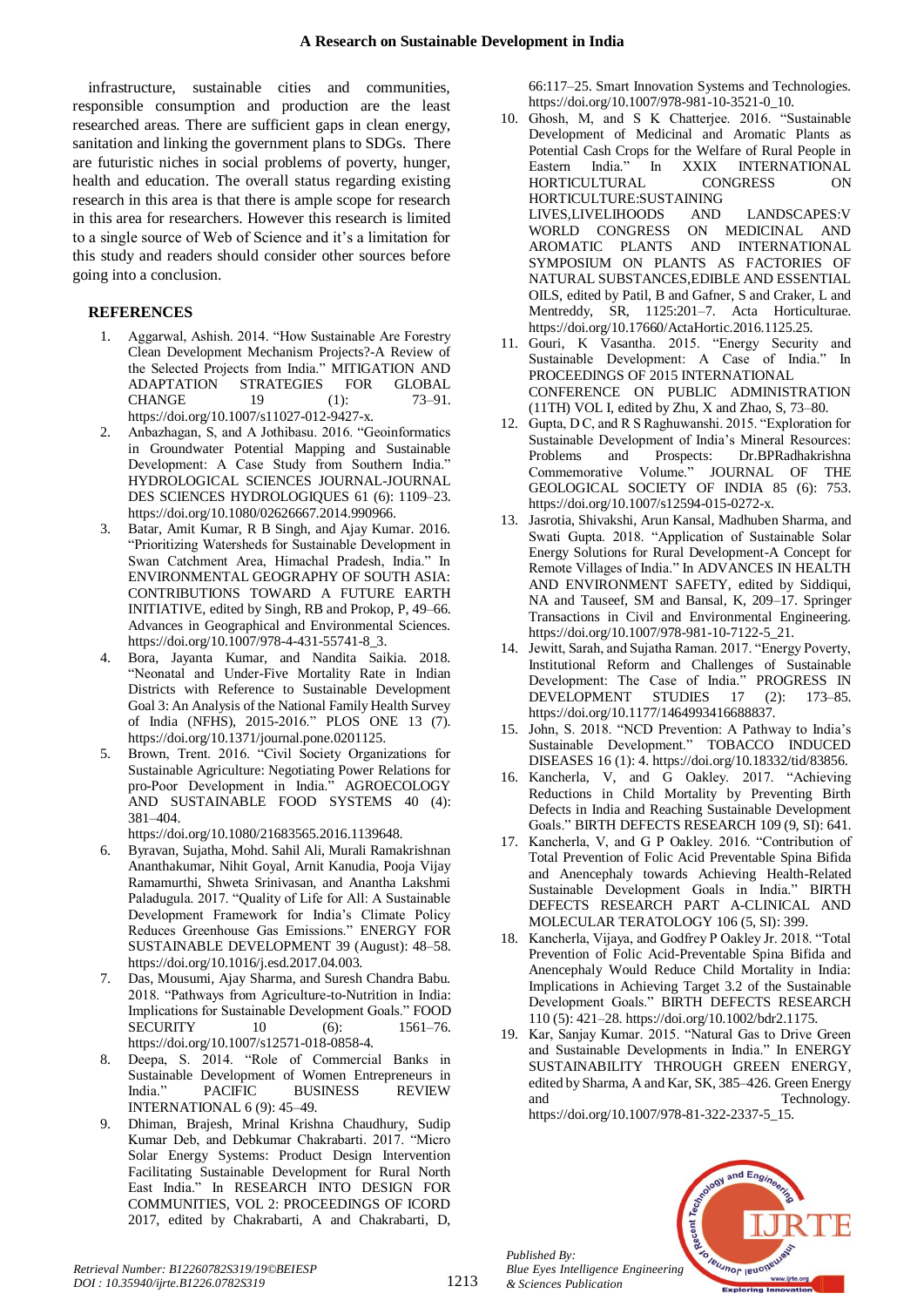- 20. Kaur, Ravinder, and G Prashanthi. 2015. "Public Private Partnerships as a Sustainable Strategy for Infrastructure Development: A Case of India." In PROCEEDINGS OF 2015 INTERNATIONAL CONFERENCE ON PUBLIC ADMINISTRATION (11TH) VOL I, edited by Zhu, X and Zhao, S, 108–14.
- 21. Koch, Florian, and Sohail Ahmad. 2018. "How to Measure Progress Towards an Inclusive, Safe, Resilient and Sustainable City? Reflections on Applying the Indicators of Sustainable Development Goal 11 in Germany and India." In URBAN TRANSFORMATIONS: SUSTAINABLE URBAN DEVELOPMENT THROUGH RESOURCE EFFICIENCY, QUALITY OF LIFE AND RESILIENCE, edited by Kabisch, S and Koch, F and Gawel, E and Haase, A and Knapp, S and Krellenberg, K and Nivala, J and Zehnsdorf, A, 10:77–90. Future City. https://doi.org/10.1007/978-3-319-59324-1\_5.
- 22. Lalneihzovi. 2015. "Empowerment of Local Communities in India for Sustainable Development: A Case Study of Mizoram." In PROCEEDINGS OF 2015 INTERNATIONAL CONFERENCE ON PUBLIC ADMINISTRATION (11TH) VOL I, edited by Zhu, X and Zhao, S, 130–36.
- 23. Lohan, Shiv Kumar, Jagvir Dixit, Rohitashw Kumar, Yogesh Pandey, Junaid Khan, Mohd. Ishaq, Sheikh Modasir, and Dinesh Kumar. 2015. "Biogas: A Boon for Sustainable Energy Development in India's Cold Climate." RENEWABLE & SUSTAINABLE ENERGY REVIEWS 43 (March): 95–101. https://doi.org/10.1016/j.rser.2014.11.028.
- 24. Madhnure, Pandith, Nageshwar Rao Peddi, and Damodar Rao Allani. 2016. "An Integrated Hydrogeological Study to Support Sustainable Development and Management of Groundwater Resources: A Case Study from the Precambrian Crystalline Province, India." HYDROGEOLOGY JOURNAL 24 (2): 475–87. https://doi.org/10.1007/s10040-015-1342-2.
- 25. Manju, S, and Netramani Sagar. 2017. "Progressing towards the Development of Sustainable Energy: A Critical Review on the Current Status, Applications, Developmental Barriers and Prospects of Solar Photovoltaic Systems in India." RENEWABLE & SUSTAINABLE ENERGY REVIEWS 70 (April): 298–313. https://doi.org/10.1016/j.rser.2016.11.226.
- 26. Mell, Ian C, and John Sturzaker. 2014. "Sustainable Urban Development in Tightly Constrained Areas: A Case Study of Darjeeling, India." INTERNATIONAL JOURNAL OF URBAN SUSTAINABLE DEVELOPMENT 6 (1): 65–88. https://doi.org/10.1080/19463138.2014.883994.
- 27. Narmada, K, K Gobinath, and G Bhaskarana. 2015. "An Assessment of Resource Potentials For Sustainable Development of Micro-Watershed In Tirunelveli District Using Geoinformatics- A Case Of Nambiyar Micro-Watershed In Tirunelveli District, Tamil Nadu, India." In INTERNATIONAL CONFERENCE ON WATER RESOURCES, COASTAL AND OCEAN ENGINEERING (ICWRCOE'15), edited by Dwarakish, GS, 4:1299–1306. Aquatic Procedia. https://doi.org/10.1016/j.aqpro.2015.02.169.
- 28. Parvez, Nikhat, and Avlokita Agrawal. 2019. "Assessment of Sustainable Development in Technical Higher Education Institutes of India." JOURNAL OF CLEANER PRODUCTION 214 (March): 975–94. https://doi.org/10.1016/j.jclepro.2018.12.305.
- 29. Patra, Suman, Pulak Mishra, and Subhash Chandra Mahapatra. 2018. "Delineation of Groundwater Potential Zone for Sustainable Development: A Case Study from Ganga Alluvial Plain Covering Hooghly District of India

Using Remote Sensing, Geographic Information System and Analytic Hierarchy Process." JOURNAL OF CLEANER PRODUCTION 172 (January): 2485–2502. https://doi.org/10.1016/j.jclepro.2017.11.161.

30. Prasad, Kiran. 2017. "From Grey to Green: Sustainable Development Perspectives From India-EU Partnerships." In HANDBOOK OF RESEARCH ON POLICIES AND PRACTICES FOR SUSTAINABLE ECONOMIC GROWTH AND REGIONAL DEVELOPMENT, 177–86. Advances in Finance Accounting and Economics.

https://doi.org/10.4018/978-1-5225-2458-8.ch016.

- 31. Ramachandran, A, Dhanya Praveen, P Radhapriya, S K Divya, K Remya, and K Palanivelu. 2016. "Vulnerability and Adaptation Assessment a Way Forward for Sustainable Sectoral Development in the Purview of Climate Variability and Change: Insights from the Coast of Tamil Nadu, India." INTERNATIONAL JOURNAL OF GLOBAL WARMING 10 (1–3, SI): 307–31. https://doi.org/10.1504/IJGW.2016.10000051.
- 32. Roy, Ajishnu, and Kousik Pramanick. 2019. "Analysing Progress of Sustainable Development Goal 6 in India: Past, Present, and Future." JOURNAL OF ENVIRONMENTAL MANAGEMENT 232 (February): 1049–65. https://doi.org/10.1016/j.jenvman.2018.11.060.
- 33. Shahbaz, Muhammad, Hrushikesh Mallick, Mantu Kumar Mahalik, and Perry Sadorsky. 2016. "The Role of Globalization on the Recent Evolution of Energy Demand in India: Implications for Sustainable Development." ENERGY ECONOMICS 55 (March): 52–68. https://doi.org/10.1016/j.eneco.2016.01.013.
- 34. Sharma, Eklabya. 2017. "China-India Collaborative Opportunities on Science and Technology for Sustainable Development of the Hindu Kush Himalaya." SCIENCE BULLETIN 62 (10): 673–74. https://doi.org/10.1016/j.scib.2017.03.007.
- 35. Sharma, R, and P Newman. 2017. "Urban Rail and Sustainable Development Key Lessons from Hong Kong, New York, London and India for Emerging Cities." In Transportation Research Procedia, 26:92–105. https://doi.org/10.1016/j.trpro.2017.07.011.
- 36. Sharma, Renu, and Sonali Goel. 2016. "Stand-Alone Hybrid Energy System for Sustainable Development in Rural India." ENVIRONMENT DEVELOPMENT AND  $SUSTAINABILITY 18 (6): 1601-14.$ https://doi.org/10.1007/s10668-015-9705-3.
- 37. Sinha, Sanjeev, Shubhajit Sadhukhan, and Shiv Priye. 2017. "The Role of Quality Assessment for Development of Sustainable Bus Service in Mid-Sized Cities of India: A Case Study of Patna." In URBAN TRANSITIONS CONFERENCE, edited by Seto, K and Robinson, D and Virji, H and Kovacs, Z and Zhai, J and Sami, N and Pettit, C and Sridhar, KS, 198:926–34. Procedia Engineering. https://doi.org/10.1016/j.proeng.2017.07.138.
- 38. Sonkamble, Sahebrao, V Satish Kumar, B Amarender, P M Dhunde, S Sethurama, and K Raj Kumar. 2014. "Delineation of Fresh Aquifers in Tannery Belt for Sustainable Development - A Case Study from Southern India." JOURNAL OF THE GEOLOGICAL SOCIETY OF INDIA 83 (3): 279–89. https://doi.org/10.1007/s12594-014-0040-3.
- Srikanth, R. 2018. "India's Sustainable Development Goals - Glide Path for India's Power Sector." ENERGY POLICY 123 (December): 325–36. https://doi.org/10.1016/j.enpol.2018.08.050.



*Retrieval Number: B12260782S319/19©BEIESP DOI : 10.35940/ijrte.B1226.0782S319*